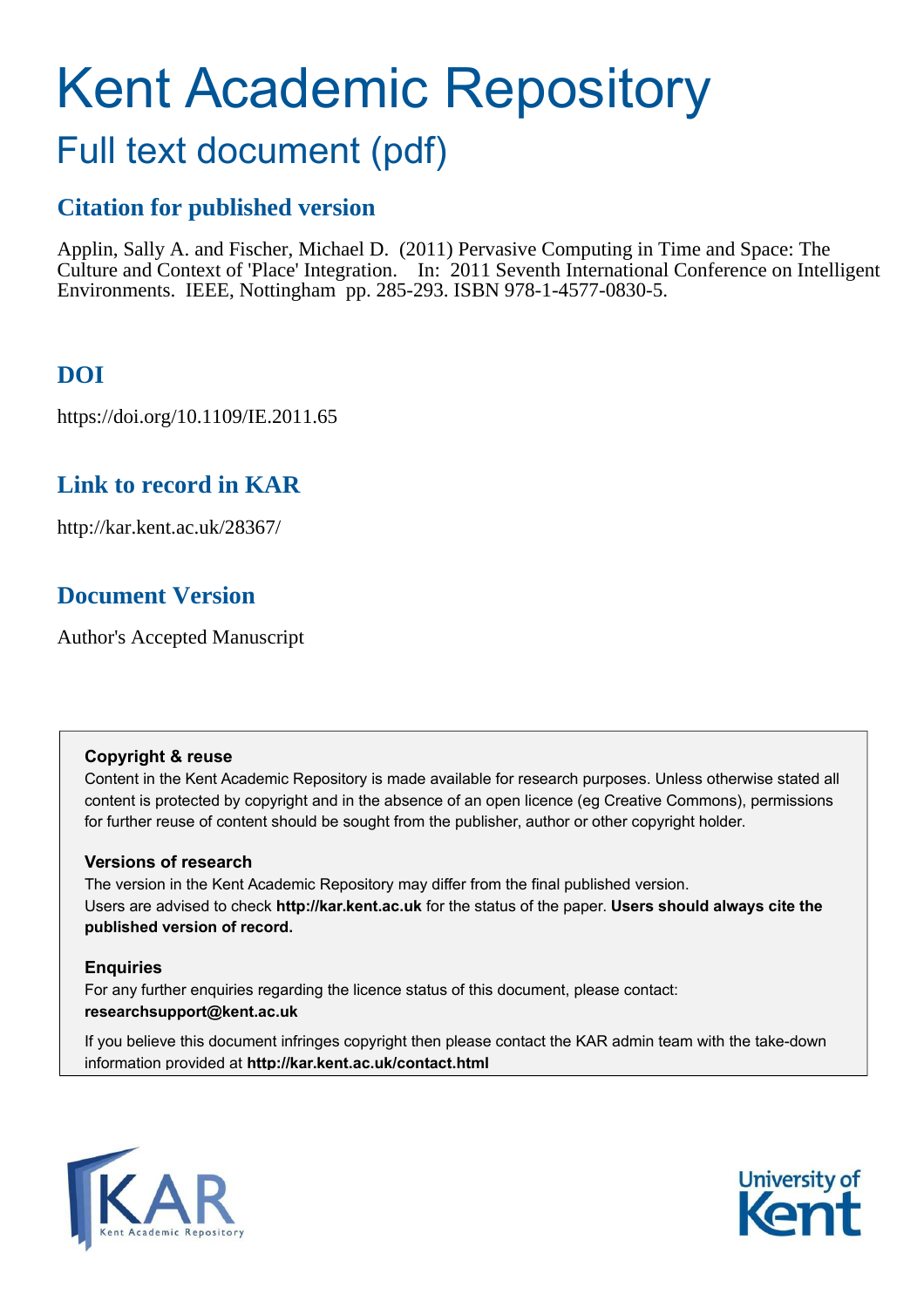# Pervasive Computing in Time and Space: The Culture and Context of 'Place' Integration

Sally A. Applin Centre for Social Anthropology and Computing School of Anthropology and Conservation University of Kent Canterbury, UK [sally@sally.com](mailto:Sally@sally.com)

*Abstract***—We consider some possible broad changes that may impact society as a whole as a result of widespread integration of full-spectrum deployed pervasive computing technologies. Our approach considers design challenges for successfully developing and integrating pervasive technologies into culture and society. This is particularly challenging, since pervasive technologies as services are most successful when transparent, invisible, overlooked, unacknowledged and seemingly forgotten by the very groups that embrace their usage and development. We suggest a heuristic for understanding pervasive technology from an anthropological/social perspective, along with a reminder that humans create, shape and use the technologies that affect them. In particular, we look at the impact on social relations in a polysocial world where people must develop means to blend their own realities with those of of others. In conclusion, we remind those developing these technologies, that although we will eventually become wedded and intertwined as cyborgs within this new environment, it may have a positive outcome, creating new social group models for human interaction.**

#### I. INTRODUCTION

Pervasive computing is well integrated into our culture, not at its beginning or just starting to creep into our culture. Pervasive computing nodes facilitate conduct of the most minute and mundane elements of our lives, often with limited awareness on our part. Indeed, limited or targeted awareness is intimately tied to the effectiveness of pervasive technology. If people had to pay much attention to pervasive technology, they would not be capable of navigating the layers and layers of interdependent technosystem services required to maintain their way of life.

What is new are the ways we interact with people and systemic services. Integration of personal mobile technology, in combination with networked computational support, is radically changing the scope of how individuals interface to these services while simultaneously remaining unaware and unconcerned of underlying technologies. In addition, with the many aspects of material life that are leveraged, there is an increased scope for manipulating time and space. This greatly increases our capacity to utilize social relationships and networks.

Pervasive technology is about both creating transparent services and the human empowerment that those services can provide. The capacity for people to be able to enhance the physical planet in ways such that it might almost become sentient is very powerful. It is also a phenomenally complex

Michael D. Fischer Centre for Social Anthropology and Computing School of Anthropology and Conservation University of Kent,Canterbury, UK [m.d.fischer@kent.ac.uk](mailto:m.d.fischer@kent.ac.uk)

process stacked upon many other complex processes forged by the massively distributed computing power of people. People and the environment have become increasingly intertwined in such a way that the environment can sense and respond to them. This leverages cyborgism, not as dystopic or dehumanizing, but as enabling. The sensored planet, the physical network, and the pervasive technologies that will enable us towards that type of sentience form a clean slate with which to reinvent design, and to incorporate the pervasive aspects of invisible, temporal, elegance.

Within the realm of pervasive computing, several components have emerged: 1) enterprise systems that control large scale transportation, warehouse and other systems that service society as a whole; 2) mobile devices that create the ability for people to reach each other almost everywhere instantly whilst on-the-go; 3) applications that extend the ability of enterprise systems to exploit mobility, creating geolocative services that integrate 'pervasiveness' as a prominent fabric of society, and 4) forthcoming sensors that will enable the physical environment to become 'smart' and anticipate the needs of people interacting within it.

The choices that are available for people to interact with technology alter their perception of space, time, architecture and understanding of social groups. Some people may use mobile technology to augment their current social experience, simultaneously checking into a representational space on foursquare (a location based mobile platform) whilst physically occupying a real life environment. Others extend physical space when they connect to a network and interact with mobile devices during wait cycles in airports, stores or public transit.

As a society the benefits of a clear, transparent, ubiquitous and responsive design provide us with a platform from which to evolve into larger more functional social groups, to save resources and to more thoughtfully integrate our sense of place within ourselves. Concepts such as Dual, Mixed, Blended and Augmented Reality (AR), and their subsequent technological implementations, go some way towards defining the base levels and identifying the ontological principles for the creation of what will effectively be a new world. What will be critical is the capacity for people to construct, relate and integrate multiple unique configurations of these under the control of ordinary users. Innovations will have greater success to the extent that people are able to use them to enhance their ability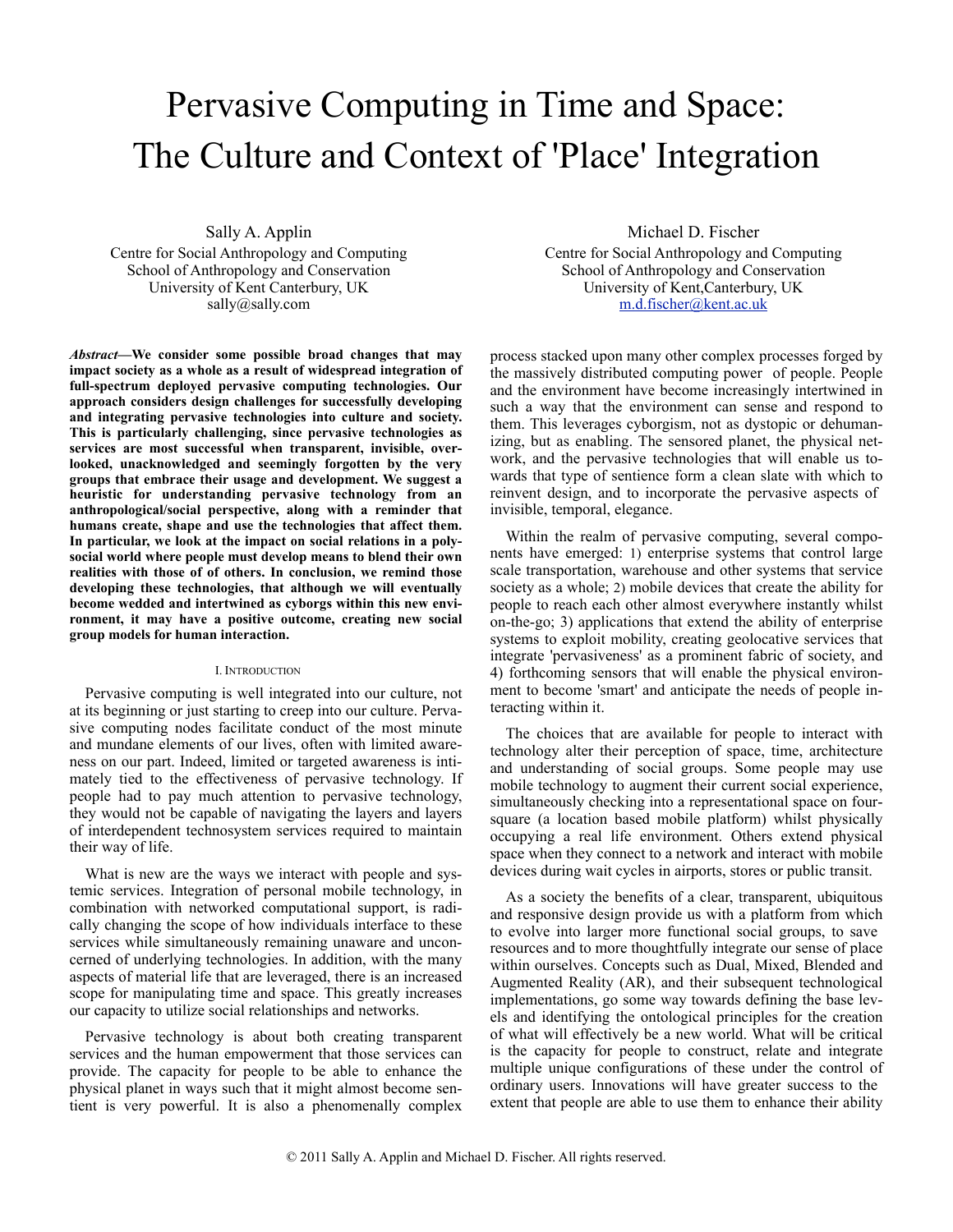to inject and extract value from their personal networks and to set up new complex forms of exchange with others

Developers will benefit from understanding, at least in part, the nuances that humans exhibit when interacting with each other within groups and within networks, in order to prepare for the eventuality of multiple relationships and orientations within the real world, and all virtual spaces. The potential for change is incalculable as Internet technologies become more connected to the world through sensors and are able to uniquely adapt to and be adapted by the the people who use these. Although people have always, through their culture, occupied blended (intelligent) realities, the capacity for large scale integration of ad hoc arrangements as a resource for living greatly expands the range of new technologies and new ways of life to be developed.

#### II. PLACES

Physical spaces are gradually shifting, with the aid of pervasive technology, from being mainly locations or destinations (with space in-between), towards the notion of being places that 'host transitions.' These are becoming temporary containers to house the body whilst the mind is occupied in the alternate destinations of the pervasive world of the network.

#### In his book, *non-places, introduction to an anthropology of supermodernity*, Marc Augé writes:

The word "non-place" designates two complementary but distinct realities: spaces formed in relation to certain ends (transport, transit, commerce, leisure), and the relations that individuals have with these spaces. Although the two sets of relations overlap to a large extent, and in an case officially (individuals travel, make purchases, relax), they are still not confused with one another; for non-places mediate a whole mass of relations, with the self and with others, which are only indirectly connected with their purposes. As anthropological places create the organically social, so non-places create solitary contractuality [1:94].

If we expand a bit on Augé's work of 1995 and adapt it to the expansion of mobility in technology, the 'non-place' can be defined as the space that is formed in relation to certain ends within the network. In the early days of communications, transportation and the transportation of messages were intertwined; early telegraph lines ran alongside railroad tracks. For our purposes, we are extending 'non-place' to the network, which contains commerce, leisure, communication, and forms of non-embodied 'transportation.' The greater the extent to which communications technology is pervasive and people connect to those networks, the more engaged they become in 'non-place' and the more 'solitary contractuality' they have within the place that they are physically in at that moment.

Thus, the pervasiveness of communications technology provides a mechanism for people to take physical space for granted in a different way than before: to cerebrally occupy a 'non-place', whilst their bodies are simultaneously established in a physical place.

A example of this involves the use of Twitter, a 'real-time information network' service based 140 character messages

transmitted to other users of its service through a stream' or 'feed.' Users of Twitter can follow others and have 'followers' that keep track of their 'Tweets.'

Twitter provides an especially good example of pervasiveness and the associated 'non-place' of communications technology that is found at conferences and gatherings, particularly in the technology industry. Many conferences now create a Twitter hashtag (#) code for themselves, in order to allow Twitter users to reference the event by tagging it for others. The hashtags can be collated by a simple search within the Twitter application, that reveals all comments tagged by attendees or followers from each conference.

In the past year, Twitter has become more and more prominent at conferences. The channel of chat and 'non-place' activity is a hive during any given random conference session. Some conferences project the back-channel of Twitter on stage behind the speakers, which can have unintended consequences. There is a well-known example of this phenomenon involving Microsoft researcher danah boyd, during her November 2009 Web 2.0 Expo talk [2]. The conference organizers erected a screen behind boyd to broadcast the hashtag Twitter stream feed while she was speaking. For reasons beyond her control, boyd was unable to have her usual set up for speaking, and as a result, from early on, her talk did not go well. The Twitter stream reflected this. The more she spoke, the more critical comments populated the feed about her speaking. It was as if she was no longer a person in a real 'place' but had been subsumed by a group watching her, that was now so absorbed in the activities of its non-place' that boyd the person had become an afterthought. Even though the audience was physically there, in seats, watching her speak, it became easily disconnected as each audience member entered the 'non-place', lost their social bearings, and engaged in a 'solitary contractuality' with themselves as they typed and read the Twitter feed with other audience members in the 'non-place.'

#### Augé adds,

A person entering the space of non-place is relieved of his usual determinants. He becomes no more than what he does or experiences … Perhaps he is still weighed down by the previous day's worries, the next day's concerns, but he is distanced from them temporarily by the environment of the moment. Subjected to a gentle form of possession, to which he surrenders himself with more or less talent or conviction, he tastes for a while, like anyone who is possessed, the passive joys of identityloss, and the more active pleasure of role playing [1:102].

Pervasive technology runs our supermarkets, trains and society. There is a "non-place" imposed on the individual as they take a ticket from, or pay money to, the various machines set up to collect payments for food, parking, travel etc. Identity is surrendered with each transaction requiring identification, but is removed again as the individual disengages with the machines.

What he is confronted with, finally, is an image of himself, but in truth it is a pretty strange image. The only face to be seen, the only voice to be heard, in the silent dialogue he holds with the landscape-text addressed to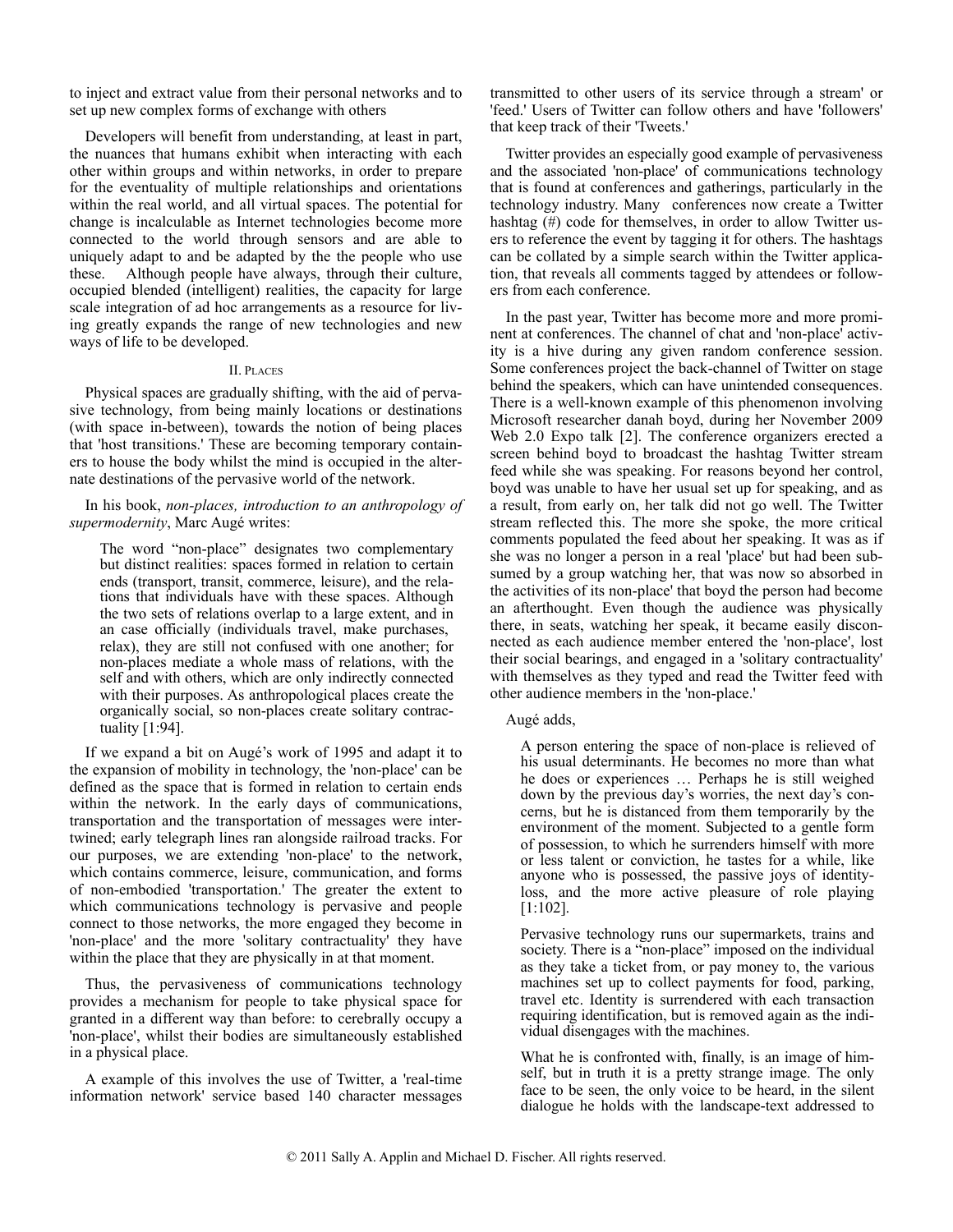him along with others, are his own: the face and voice of a solitude made all the more baffling by the fact that it echoes millions of others...The space of non-place creates neither singular identity nor relations; only solitude and similitude [1:103].

The irony here is that as pervasive technologies create isolation in the physical world, the feeling of isolation becomes a driver for the embracing of social technologies that unite people in the 'non-place' world against that which they dislike in the physical world.

In these instances, the groundwork has been laid that for the idea of supermodernity, the 'non-place' is reached through an attentiveness to the technology in our time which is currently the most socially pervasive: mobile device interaction. The previous argument and indeed, quotes, support the notion that pervasiveness begets supermodernity, which in turn begets social isolation, which begets fragmentation which begets participation in social networks which begets social connection whilst simultaneously creating a side effect of disregard for physical space participation during the connections.

Although many people have mobile devices, not everyone does, and those who have mobile devices aren't necessarily wired to them at all times, even though it may seem that they are. At any given moment, as people are interacting with mobile devices in the 'non-place' they are intersecting and/or colliding with others in 'place', who may not own such devices. The widespread distribution of mobile technology is getting us closer to being a society with full blown pervasive technology, but we aren't there yet. People still balk as they dodge those unaware 'non-placers', even while they are connecting with their own devices.

This is not a promising case for pervasive technologies (or at least not a happy one). Our goal is to understand how to create a successful scenario that incorporates pervasive technologies successfully into social awareness, expands social networks for individuals and increases the capacity to benefit from these. In other words, pervasive does not necessarily have to mean 'taken for granted' nor does it have to create the assumption that fragmentation and social isolation (at least in the physical space) will follow. We'd like to examine pervasive technology as it moves towards its next incarnation, for woven within ubiquitous mobility, will be the bloom and pervasiveness of our forth layer: sensors and Contextually Relevant Inscribed Knowledge (CRIK). In this case, CRIK refers to that information that is delivered or 'served' to a person in the context within which they are located, and that is related to that context. An example of CRIK would be AR, a layer of information that uses geolocation to sense context and deliver relevant content, or the 'smart meters' that regulate household power usage and communicate data information to an offsite monitoring organization.

This instance is where things have the potential to be interesting and hopefully positive for society rather than dystopic. Sensor technology (also referred to as the Physical Internet) is forecasted to be the next pervasive technology that will embed itself into 'place', thus permanently altering the physical space into a hybrid of concurrent 'place' and 'non-place.' Sensors enable appropriate CRIK, opening much greater potential for

new abilities and subsequent user-created services that can permeate people's lives, through each person, their social network and those of others.

If we examine the current state of the distribution of pervasive technology, we discover that it permeates some areas, and barely covers others. In the areas that it permeates, it comes in the form of systems that have either been absorbed into the culture wholly (as in the case of automobiles), or in parts as in the case of Radio-frequency Identification (RFID) and other types of pervasive system technology, the kind that gets our products, services and selves shipped around the globe, but not necessarily through any awareness on our behalf that such systems exist at the level of technical complexity that they do. Even the laser eye that opens the supermarket door automatically, is a pervasive technology. At this point, in most of Western society, there is a non-verbalized expectation that doors in certain contexts will open automatically for those treading close to their thresholds. In certain environments, people have learned cues as to which doors are 'automatic' and they won't push open a door, they expect it to sense their path and gain them entry. As this type of service by sensors and actuators becomes pervasive, human expectation, and some level of fusion with the systems that support sensors, will become more and more intertwined.

To smooth the transition for society into a sensor services economy, conflicts within a culture with regard to adopting and adapting new technologies must be resolved by those developing and deploying pervasive technologies. Technological practice that is 'marked' (e.g. unabsorbed) cannot be pervasive. When technologies become 'unmarked' (e.g. absorbed) into the 'unawareness' of daily life in society, there is a successful technology acceptance.

The precipice that we are all about to plunge into in our future is that of a pervasive society where 'non-place' becomes the new 'place' and there is no 'downtime' from the network, or its ability to serve us. This can be a societal asset, freeing us up for other endeavors.

#### III. THE INTERNET, SPACE AND TIME

The Internet has modified our experience of both space and time, within its domain rendering time as asynchronous and spatial locations as ubiquitous. A new heuristic for experience blends physical and virtual space in personal, asynchronous time. When the internet was composed of fixed servers and clients, these two views of space and time were contextually moderated. With the advent of pervasive technologies, ubiquitous mobile devices and the like, new capabilities and lived experiences are leading to a convergence of those views. Many people believe that this will increasingly draw us towards a common world culture. We posit that unmoderated this will reinforce fragmentation: the convergence of views of time and space reinforces local cultural logic by removing many of the constraints imposed by these views in a global context. However, fragmentation need not be negative, indeed it is likely to be positive if one values individual agency while retaining group values.

The Internet was developed as a framework and architecture with a fairly specific intent for how the world would interact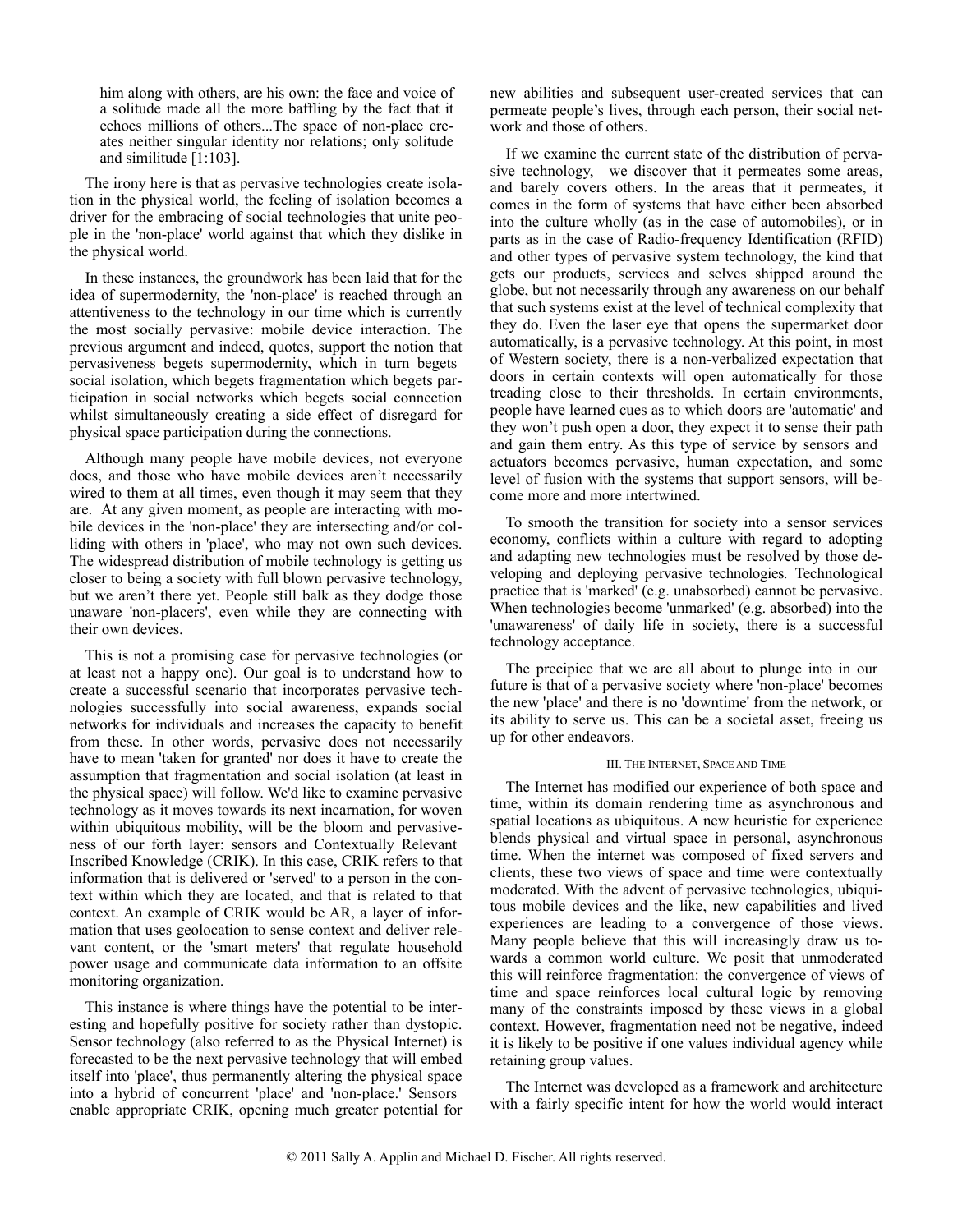within its constructions. We suggest that the world has found a way to imbue itself within, around, underneath and on top of the Internet and that furthermore, those adaptations lead to new ways to use the Internet, which then lead to new ways of using the Internet, etc. Thus, the convergence of the Internet is not represented by a single use case being adapted by more and more people in the same way. It is convenient to conclude that as technologies become more widespread and available, world culture will share more resources and ideas and thus become convergent. This is misleading. The convergence of the Internet supports divergence and fragmentation: as each person uses an Internet adaptation in a new way (capability), and shares that adaptation, it creates more potential for others to create and share new adaptations and capabilities. Convergence of capabilities is not a convergence of cultures. People express themselves and have diverse opinions even within their own cultures on how to use or construct communications with these capabilities.

#### IV. CONTEXTUALLY RELEVENT INSCRIBED KNOWLEDGE: RELATING THE WORLD

In developing pervasive technologies, trying to map the Internet to the real world is a complex process. As people use the Internet, they are increasingly mixing their online 'nonplace' behavior with their real life 'place' behavior. This has resulted in new forms of behavior transference that include detachment, impatience, fixed linear knowledge, and an expectation that other people will respond with not only the depth of data of a computer connected to the Internet, but also with its immediacy.

We propose that the cultures and behaviors of humans are increasingly actively permeating Internet-based applications [3]. This is leading to the development of, user created, applications that are culturally transcending the hardware and software platforms that support them. This creates a different kind of cultural world map, complete with the richness and diversity of the former analogue world prior to the Internet's widespread development.

Hardware usage models are reasonably standardized across most platforms, operating systems, and global cultures. This creates a set of increasingly standardized capabilities that enables the real world to be represented and manipulated, and thus mapped to hardware. People adapt capabilities to achieve goals that extend beyond the capabilities' context of origin.

Software uses and integrates the capabilities of hardware to create new capabilities that end-users can then deploy to build experiences. There are now many of these 'capabilities' deployed on the Internet, enabling end-users to create new capabilities for themselves and others [4]. Because so much of Internet content (and capabilities) is now created by end-users, the diversity of human culture is being replicated inside the system that once was formalized and controlled. In this way, the human cultural experience, and all of its messiness, cannibalizes software and creates a localized cultural experience: a real world 'place' within the 'non-place' of the network/ Internet. This is evidence of 'real world' mapping to the Internet and may explain the rapid growth and popularity of 'Social Computing', as humans carve out spaces for their cultures within software frameworks.

#### V. HUMAN RELATIONS AND THE NETWORK

Although historically, people have had standards to facilitate analogue interaction and communication, they have not typically related to each other using formal logic protocols similar to those found in the machines on the Internet. In their own way, people have changed the landscape of their life (and their world in the process) by creating hardware, software and the relevant associated protocols required to use them. People adapt their world, rather than struggle to adapt 'as is' to changes thrust upon them [5].

The Internet is the latest human 'landscape changing' adaptation. Initially the Internet was adapted as a means of personal communication through email. Public news feeds. FTP sites and 'bulletin boards' were early tools for sharing information. As the Web became more widespread, and as software became more available for humans to contribute personal data, more and more humans came online and interacted with each other by playing games, trading information, and sharing advice as well as stories. They also created personal content within the context of those activities, thus contributing to the creation of 'virtual worlds', 'virtual societies', avatars, and broader applications for human self-representation, societal affiliation and direct communication. The Internet environment is slowly surpassing the analogue structure of fantasy, books, radio, film and television, by containing those elements within its structure and making them malleable. We suggest that the Internet as a human adaptation changes the landscape of life by generating new behavior patterns that have unexpected consequences. These new behavior patterns are revealed as some people spend more time on the Internet than with each other, and/or may have behavior that changes as a result. New consequences infiltrate daily life as a by-product of the cognitive, physical, and social systems that humans switch between as they communicate with others.

The network space that humans have begun to occupy poses some interesting paradigms for human group formation, culture, and the associated expressions through the usage of the new technologies' various user experiences. With the addition of sensor networks, a future Internet (the 'Internet of Things') based on Dual Reality (a condition by which things are both happening in grounded reality (real life) and the network), Mixed Reality ("...anywhere between the extrema of the *virtuality continuum*.")[6], Augmented Reality (AR), and other technologies, will allow for a more synchronous, albeit networked, simultaneous human experience. The future Internet will not only encompass a single person and their laptop, computer or mobile phone, but will reside as an intermediary between whatever virtual and 'real' (culturally constructed and experienced) worlds a person happens to be multiplexing at any given time. Because of this, within the context of the Future Internet, using terms like 'Augmented reality', 'Dual Reality', 'Blended Reality', and 'Mixed Reality' ('Virtual Reality' is omitted for lacking interactivity with other worlds) may be limiting in scope. Those terms do not currently address the multiplexing scenario that is commonplace amongst groups of people using the Internet simultaneously, each with a different multiplexed set of 'mixed' realities. The complete set of those multiplexed 'mixed realities' connected through the social networks that they reside within, we refer to by the name of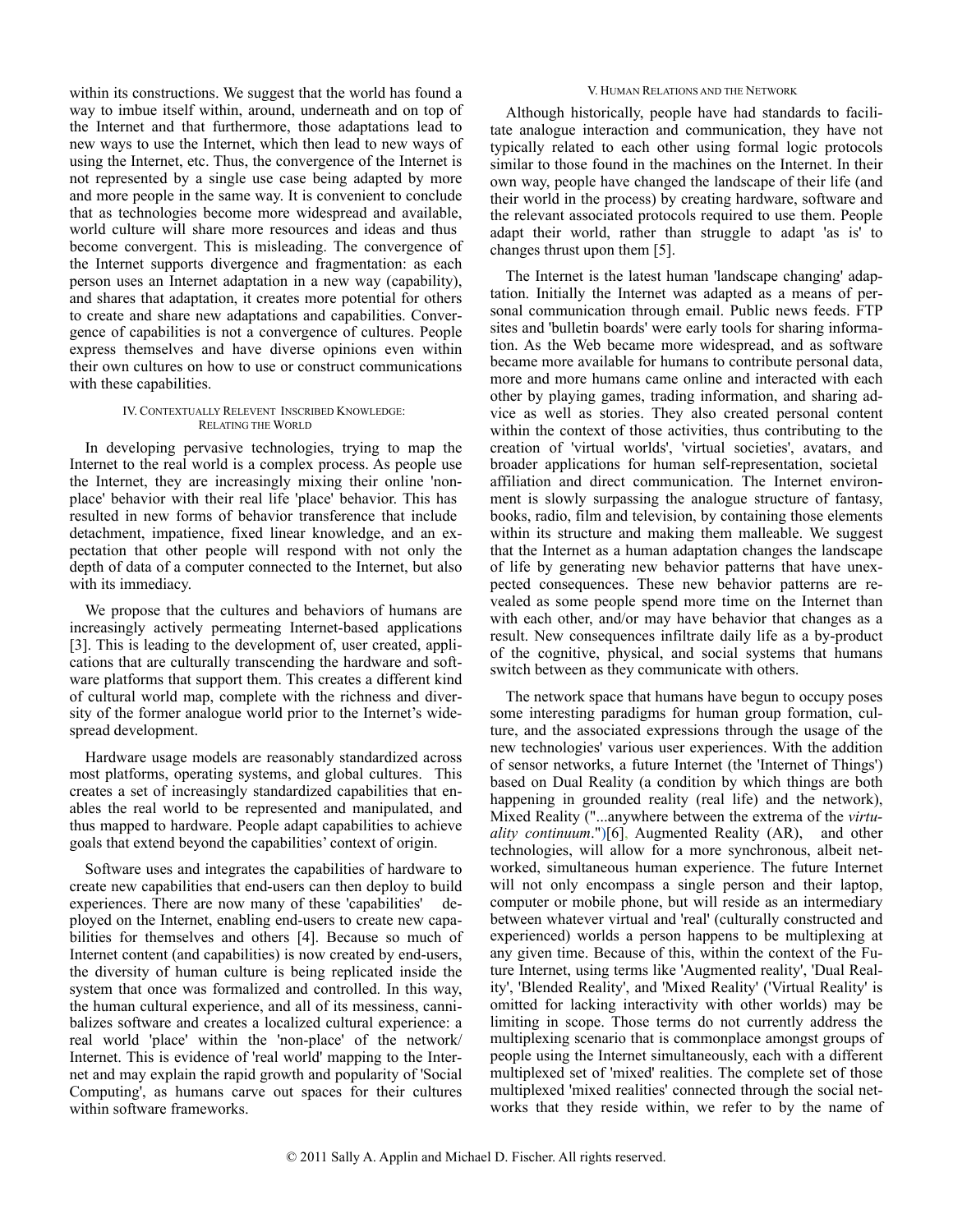PolySocial Reality (PoSR)[7]. These rapidly compounding realities create great potential for confusion. In many cases a major part of the context for interpreting a given person's behaviour is not observable by others.

An example of an elementary kind of PoSR is on Facebook, (a social network for people to connect with each other and share information). Each person's Facebook homepage is in many respects unique to them, even though all the components are partially shared with others' Facebook homepage as well. Each person's page is mainly composed of the primary messages and/or media of their 'friends', and includes comments on those messages and/or media from their 'friends.' The secondary comments can occur even if those commenting are not Facebook 'friends' of the first person. In addition, these secondary comments reveal insights about their Facebook 'friends' that would not normally be revealed. In this way, Facebook can both create an elementary PoSR and simultaneously contain a mechanism for moderating some of the confusion.

More advanced forms of moderating PoSR will be needed to avoid individuated fragmentation in the Future Internet. Within a sensor/actuator connected environment, humans will be generating data in the physical world that will simultaneously interface with any one of multiple environments. This means that one action in the physical space, could trigger results in numerous applications such as Second Life (a virtual world), Facebook, foursquare (an app based on using a physical location to update status within a network), Twitter, Massive Multi-player Online Role Playing Games (MMORPG), geotracking apps, or any one of many others that haven't yet been implemented such as direct input to health records or some type of family notification program. The complexity of the multiplexed realities for an individual, scale well beyond these examples. Technological solutions must be found to ameliorate this complexity. In augmented environments, information is sent to mobile devices within these multiplexed environments. In more elaborate intelligent environments,sensors/actuators can provide sufficient information for each person in the group to understand more about each other's current context.

In March of this year, the Color app was released by Color Labs, Inc. Color is a start towards locally contained, software based PoSR. Color works by enabling anyone who is running the app on their GPS enabled smartphone, which acts as a location sensor, to share photos taken with anyone else in their geoproximity. Color contains several different views. One is called the multi-lens, which enables the user to see all videos and photos being taken on any phone running Color in their geoproximity. All photos are automatically loaded onto each participant's phone. Simultaneously, there are other views in Color that allow for interaction. There is an 'elastic-network', which is the place where the image icons/avatars/photo representations of the persons in the geoproximity who are participating in the Color (pop-up) network can be viewed. There is also something called the 'thread view', which is a running update of photos being taken by those in the 'elastic-network' who are nearby. There is also a way to post on photos and communicate with those in one's geoproximity (elastic network). This app enables a PoSR in that there are multiple people on multiple channels creating multiple realities that are replicated on multiple devices, within a local geo area that is defined by each device. It's exhausting just describing it. The civil order issues alone here, while irrelevant to this paper, are seemingly insurmountable: too much information is available to too many, potentially unscrupulous, 'others.'

Another app that was also launched in March of this year, is TweePlayer. TweePlayer calls itself the first Digital Video Recorder (DVR) for conversations. In this model, the user can collect multiple conversational viewpoints that are created simultaneously or asynchronously by any participant at an event, and replay all of the ones from the same event to get a multiple replay perspective of what people have to say about each event. As a user play back a video from an event, they can play the conversational viewpoints along with it. In this way, the PoSR happens in collection, and in replay as multiplexed events are shown on different devices.

At present, though, the closest that technology gets to the PoSR model in mass commercial use at the moment is when a geolocal app uses the mobile phone as a single sensor. If one has set up the foursquare app to both post their location data to Facebook and Twitter that is an example of a one-to-one-tomultiple model, where the human activates the phone-assensor by carrying it to some location, which is then transmitted to one point, foursquare, which then distributes it to other applications. The phone can have its sensor location on, however. Indeed, GPS (global positioning system) records can now be used as subpoena evidence, even when a phone has not had its 'location', 'turned on' by the user. While other programs can sense location on a mobile device, current devices are not simultaneous in usage.

#### VI. SPACE AND TIME

The developers of geolocal and geospatial (LBS and LBMS) apps often conceive themselves to be mapping data from the Internet onto the real world. However, from our anthropological point of view, they are incorporating data that represents features considered significant from both old and new human conceptions of the world, and inscribing it onto digital maps. For a growing class of users, their conception of 'reality' is increasingly consonant with what appears within hardware, software, geolocal maps and apps, presented to them from both old and new frameworks. In this way, developers and users are designing, albeit, changing, both the world, and the human perception of it, not just representing it in abstract terms [8].

In the asynchronous nature of social computing, time has become a threshold or window rather than a 'moment to moment', conception. The shift from the synchronous oral communication used during most of human history to asynchronous Internet communications is rapidly underway. Humans have more asynchronous capabilities on the Internet and seem to be using them. This has impacted how people conceive and experience the nature of time. Time has become more personalized, and each person's experience of time has become paramount. Needing to be 'somewhere' in order to utilize communication has become moot: one can be anywhere in space, that there is a signal and use time asynchronously.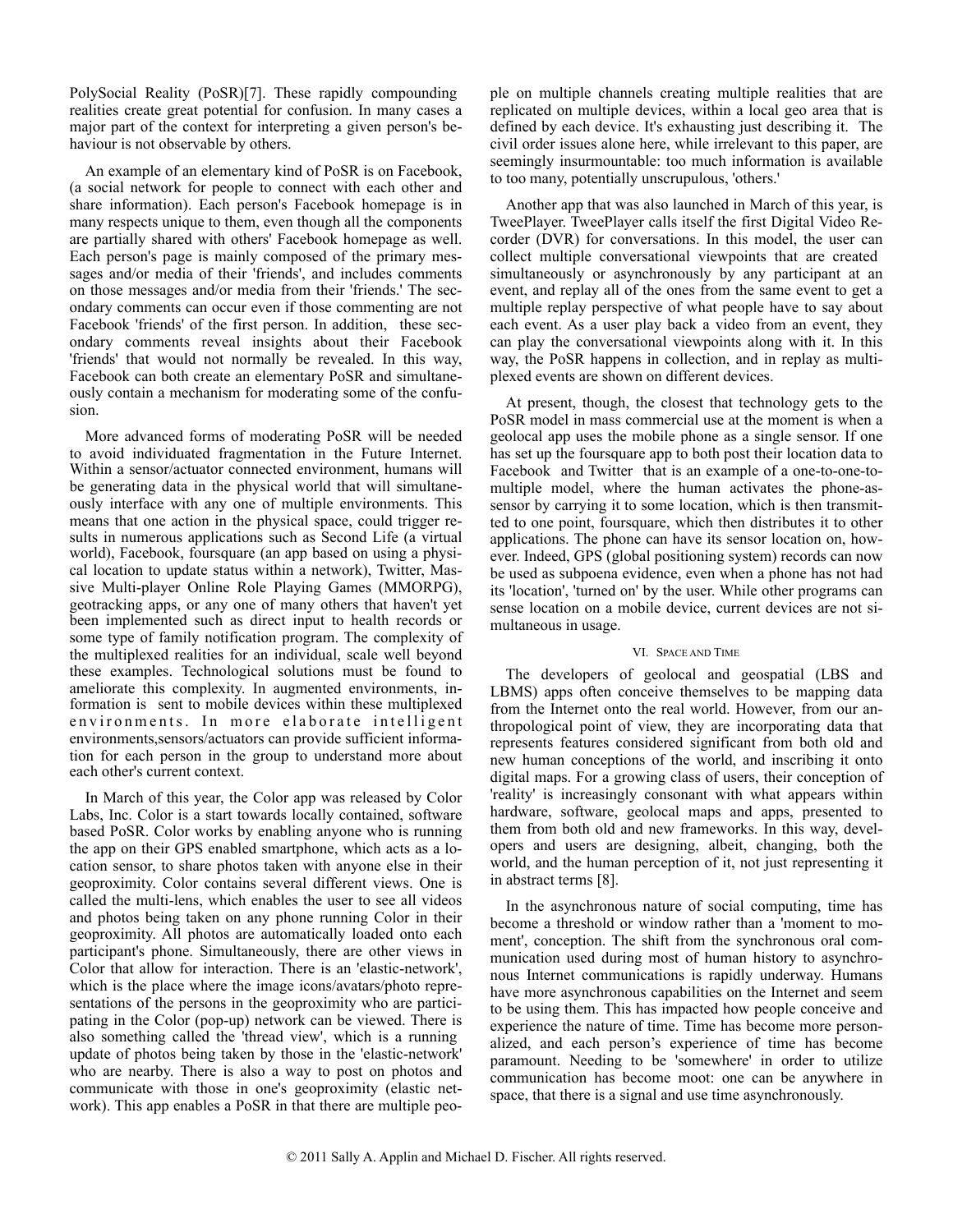Broadcast technologies, beginning with the telegraph, promoted capabilities that modified conceptions of space, making some of its aspects irrelevant. With the advent of the mobile Internet, space has become modified, and humans are now able to move within communications spaces in a new physical way. Thus, the Internet has become ubiquitous within time and space as the potential to communicate, collect and share information is now 'everywhere.' Furthermore, with contextual geolocal services and their extensions into AR, the property of pervasive ubiquity has begun to function as an 'extension of the self' as those services quietly serve, sense, and deliver information in a similar way to the 'self.' In other words, making time and space personal and unique, creates an 'inner ubiquity' alongside that found in geospace. With ubiquitous communications, people are simultaneously in specific physical 'places' and network space 'non-places.' In summary, people now navigate a world which is based on free variables in human constructions, rather than specifically based on space and time.

We use the term "Geolocomotion" to describe the way that people navigate through space using using the capabilities of geospatial technologies to monitor and control movement in context. Geolocomotion is based on contextually relevant instructions, that are sequentially delivered by a combination of the network and specific geospatial applications. Geolocomotion has a particular unique characteristic in human navigation in that it utilizes a Polynesian, or radial type of navigation model. In this model, one turns/moves only as things come up in context. A Polynesian sailor navigates by turning the Vaka (a Polynesian voyaging canoe) when the stars orient across the bow in the right way to reach an intended destination. The Vaka may be turned again as another star orientation appears. Most targets for the Polynesian sailor (islands) have a low horizon, which makes it difficult for them to steer towards an island as a fixed target because the variability of wave height can impede their vision. Stars are higher than waves, and in a fixed location that has a predictable rotation. The Polynesians developed a system of navigation for the Polynesian sailors by which they turn the Vaka as the stars align for their particular intended direction. In this way the world appears to come to them. The usual combination that humans use of both rectangular navigation and radial navigation is compromised [9].

Lifton [10] discusses the 'vacancy problem' in relation to users of virtual worlds both with respect to their (lack) of presence in their local 'reality' when engaged in a virtual world and the paucity of the virtual world when users are not engaged. He proposes that Dual Reality potentially addresses the 'vacancy problem' by making both the place (local reality) and the non-place (virtual reality) interoperable in some respects by mapping information from each to the other using real, or virtual, sensors. This is also a useful concept for discussing social and cultural issues arising from the increased use of technologies to support the user experience for augmented, mixed and blended realities. Lifton does not fully address the social element and aspects of Dual Reality. In part, this results from the rather 'fixed' locations that he is linking, and by his restriction of the social component to those people in the lab who share both aspects of the dual reality. The introduction of mobility via phones and other devices to the context will require a generalisation of Dual Reality.

Although there are a number of mobile applications that incorporate augmented and mixed reality, there are serious issues even with the simple case of Dual Reality involving one locally mobile person. At its most serious, it is potentially dangerous. One study relating accidents and mobile phone use concluded that using a mobile phone while driving, increased the risk of accidents for up to 10 minutes following use [11]. It is reasonable to assume that maintaining attention to two separate, if interlinked, realities could be, at the very least, distracting. One way to partially alleviate this is by focusing more on linking the virtual world to the local one, with local effects from virtual events through appropriate actuators.

The problem becomes compounded when we consider that once we have truly dual realities, these will in fact rapidly become compounded, as people begin to simultaneously engage in multiple dual realities, or introduce their own sub-dual realities within a virtual world. The latter introduces new development concerns, because either only the virtual aspect of the sub-dual reality can be represented in the virtual world or we find ourselves having to implement both the virtual aspect and a virtual representation of the other-local physical aspect.

Descriptively, some of this could be subsumed under present concepts of Mixed Reality or Blended Reality, but as Lifton notes, these do not address the same issues as Dual Reality. Dual Reality relates to interoperability between the two realities through sensors and actuators, not simply by rendering one in the other. Furthermore, once we start to consider two or more people interacting in contexts where they share one common virtual world between them, together with different local realities and possibly additional virtual environments, dual or not, interoperability becomes very complex. To avoid both physical danger as a result of local vacancy in the worst case, and to maintain effective and engaged relationships, sufficient information about the experienced reality of all the participants must be exposed to each other, and must become a part of their own experience of reality.

PoSR builds on a modification of Lifton's definition of Dual Reality [10:16]: "An environment resulting from the interplay" among two or more dual realities. "While each [reality] is complete unto themselves, they are also enriched by their ability to mutually reflect, influence, and merge into one another." Unlike the base Dual Reality concept, resolving/moderating a PoSR does not necessarily require additional exotic hardware to create interoperation, people engaged in social activity will create conventions if no other resources are made available. However, an underlying sensor and actuator flow within a PoSR architecture may support a moderated, mutually consistent, environment in the case of two or more people. Moderation is not just a rendering into a composite reality, but results in a new reality, that is simultaneously mutually consistent with each underlying reality. These viewpoints or projections on a PoSR are consistent, not equivalent or equal. Due to differences in knowledge, the field of sensory awareness and other factors, two people will not experience a PoSR in the same way (just as two people in the same location do not experience exactly the same reality), but their experience will be based on compatible viewpoints on the same PoSR.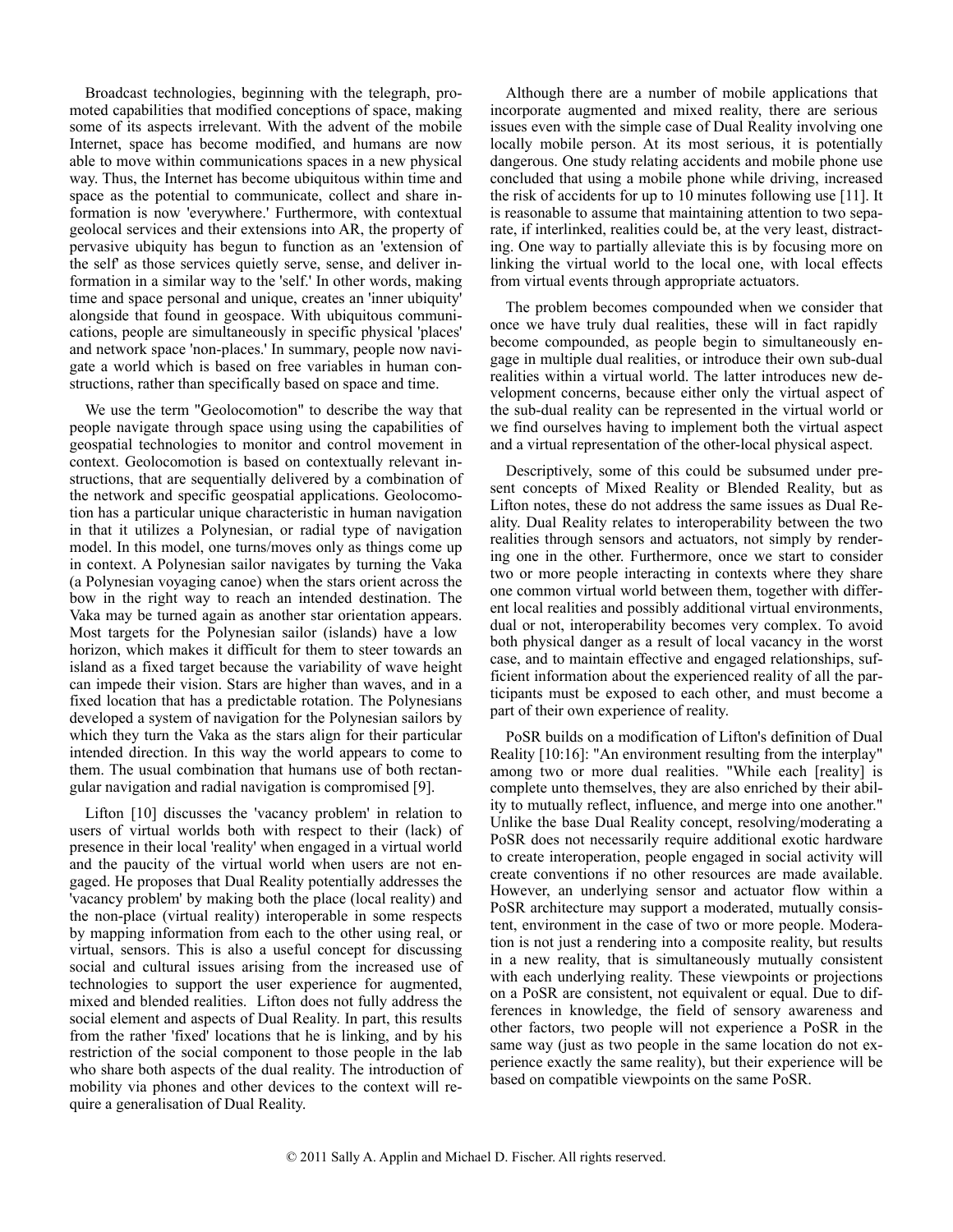#### VII. SPACE-TIME COMMUNICATIONS

The new model for communications is one of creating experiences of physical and derived multiplexed communications spaces in personal, asynchronous time, using new capabilities created by the self and other humans within many cultures. This encourages a greater fragmentation of world culture. Convergence implies similar organization and greater synchronicity, which requires either severe constraints or enormous resources to implement. When constraints are reduced and personal and asynchronous preferences are supported, divergence and desynchronization follow. A pervasive, ubiquitous asynchronous service structure will support synchronic interaction between cultures.

Geolocal services as ubiquitous asynchronous services for conceptualizing the world that combine old ways of navigating with a 'blended reality' experience. Humans now navigate a world where spatial location has the potential to be both 'place' and 'non-place.' For example, in Yelp (an app that connects people to locations in their community for reviews of services and businesses) 'place' refers to a physical location, whereas in the Twitter app, the virtual non-location refers to 'non-place.' Foursquare is an app that allows for 'place' and 'non-place' to exist simultaneously and contains both physical location and virtual non-location referents in a 'blended reality.'

In this way, location can nominally be 'non-place' using a logic where it is 'place' and vice versa. Geolocal apps create conceptual frameworks within which people are able to reconcile these potentialities of location equaling 'place' and 'nonplace' for particular purposes, and to rapidly shift between, and even integrate, these. This frees people to adapt their interpretation to more closely correspond to old or new group specific cultural beliefs as they see fit.

The continuing development of pervasive technologies, including mobile technology, sensor based responsive environments and integrated AR, will further asynchronicity and diversity in global cultures as people adapt and create their life experiences within their own personalized time and space.

#### VIII. CYBORG SERVICES

When the pervasiveness of mobile devices becomes saturated and integrated into the society, there will be no 'nonplace' vs 'place' for people.

For the past century, the cyborg has been a popular image in literature and cinema, and over the past thirty years it has emerged as a heuristic for theorizing about modern humans embedded in technological landscapes. A position long held by Donna Haraway [12:149], it extends back at least to Fritz Lang's 1927 classic film *Metropolis*, and perhaps to L. Frank Baum's *Wonderful Wizard of Oz* in 1900. If we are not yet cyborgs, we increasingly use cyborg services to enhance our senses, augment our muscles, expand our knowledge and increase our skills. But beyond this we are greatly expanding our already substantial capacity to mobilize other people, their knowledge and their skills. We argue that as individuals we are becoming cyborgs through these processes, and as such, are generally accepted only by the networks of people with who we form social groups. Robin Dunbar [13] proposed a group size limit of 100-230 as the number of people an individual

can maintain stable interactive social relations with based on core cognitive ability. Subsequent empirical research [14;15] suggests that Dunbar was a bit low, finding a limit near 290 individuals with a median result of 231. Pervasive technologies capable of increasing this limit would represent a major advance for humanity as the capacity of people to organize more transparently would reduce substantially inefficiencies of materials, energy, information and effort found in large organizations. The transition of the cyborg as individual to social cyborgs as members of supergroups is a possible endpoint of the changes we have described.

We are not advocating a society of drones. We are suggesting that pervasive technology can offload tasks, freeing cycles otherwise spent, and perhaps expanding the group size limit for stable interactive social relations, thus increasing the overall capabilities of the societal group.

In addition to cognitive limitations as proposed by Dunbar, space and time are major limiting factors for group formation. Historically groups had to come into regular physical contact in the same place and time to maintain stable relationships. When individuals can concurrently interact with individuals directly, regardless of time and space not only can larger groups be maintained, but far more focused groups representing much more targeted purposes. For example, the innovation of Facebook was not just a new kind of portal, but the capacity to multitask interaction. With a single message an individual can interact with everyone they are in contact with. Smaller groups can be formed easily, and complex interlocking organizations emerge. Similarly Twitter has introduced many innovations. For many, Twitter takes the place of Really Simple Syndication (RSS) as a means of aggregation. By making a query to a vast group of similarly interested individuals, a list of resources can be derived in little time. Layers above this, such as Flipboard (a personalized social network content aggregator magazine) collect focused aggregated content from resources, and permit people to surf on an ocean of social relationships, investing more intimacy across vastly more individuals by multitasking each investment in intimacy.

So how does the social cyborg serve as a tool that can help direct the design and deployment of pervasive technologies? It breaks down to something like this: If you want your technology to become pervasive, you have to pay attention long enough for people to stop paying attention. You also have to provide a product. In the case of pervasive technology, the product that is being offered is a form of service.

Previously, services were sold to individuals. There were, of course, many social drivers for many services. People bought those services that they felt reflected their status, that they thought their associates would approve of, and that served their material and social needs. Today we must recognize that services are sold indirectly to groups, their real customers. While individuals still make most purchases, they share experience and information pervasively within their direct networks and through interconnection with vast groups. When the immediate groups an individual participates in reflect more of their core interests and beliefs, a small number of failed services can have a devastating effect, and likewise successes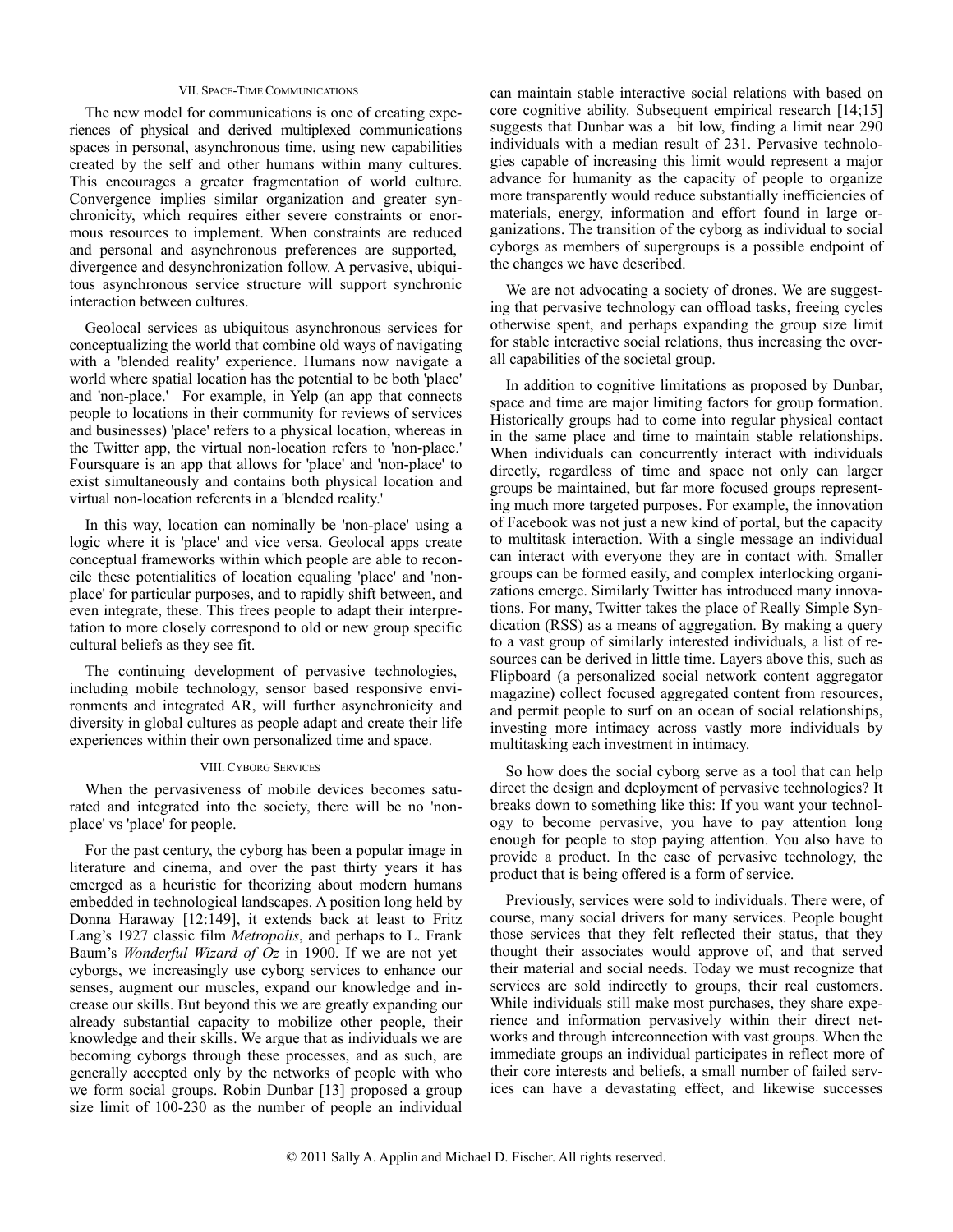spread quickly. The technological ecosystems is both immediate and powerful in its effects.

#### IX. CONCLUSIONS

Pervasive technology is about creating transparent services and the resultant empowerment bundled alongside these. It's hard to persuade someone to invest in something inherently transparent, but once someone goes towards a door with an armful of groceries, the automated sensing door becomes an easy favorite. The more invisible it is, or unaware we are, of pervasive technology, the easier it becomes to create more of it. This isn't a clandestine proposition, it has to do with how humans absorb their surroundings and use them as they navigate society. Well developed pervasive technologies create a bit of 'non-place' without the associated isolation.

The issues surrounding pervasive technologies are complex and fascinating. The capacity for people to enhance the physical planet in ways such that it might almost become sentient is breathtaking and awe inspiring. It is also a phenomenally complex process stacked upon many other complex processes forged by the massively distributed computing power of people in human societies that serve us today. To become integrated with our environment in such a way that it senses and responds to us, leverages cyborgism to be not as dystopic or dehumanizing, but as enabling. Humans and their ancestors have adapted and created systems for its survival, propagation and expansion for millions of years [16].

The key things to remember when developing these systems is that one is designing an invisible service that functions best when it is forgotten. This is the purest vision of ease-of-use in design, and the one most envied and aspired to. The sensored planet, the physical network, and the pervasive technologies that will get us there, have a clean slate to reinvent design, to that of invisible, temporal, elegance.

As a society, the benefits of clear, respondent design, provide us a platform from which to evolve in to larger, more functioning social groups, to save resources, and to more thoughtfully integrate our sense of place and non-place within ourselves also at a transparent, ubiquitous level.

Concepts such as Dual, Mixed, Blended and Augmented Reality, and their subsequent technological implementations, go some way towards defining the base levels and identifying the ontological principles for the creation of what will effectively be a new world. What will be critical is the capacity for people to construct, relate and integrate multiple unique configurations (PoSR) under the control of ordinary users.

Innovations in Dual Reality, Mixed Reality, Blended Reality, and AR will have greater success to the extent that people are able to use them to enhance their ability to inject and extract value from their personal networks and to set up new complex forms of exchange. That is, success will be proportional to the extent that those innovations empower people to be makers, not just consumers.

Dual Reality, Mixed Reality, Blended Reality, and AR and other multiple realities depend on the capacity to support complex interactions between and impacts of these (PolySocial) realities. This creates interoperability between virtual and

physical, ideational and material, representations and objects and culture. Going forward, this knowledge should be beneficial to any developer wanting to understand, at least in part, the nuances that humans have when interacting with each other within groups and within networks and to prepare for the eventuality of multiple relationships and orientations with the real world, and all virtual spaces.

The potential for change is incalculable as Internet technologies become more connected to the world through sensors and are able to uniquely adapt to and be adapted by the the people who use them. Although people have always, through their culture, occupied a blended reality, the capacity for large scale integration of ad hoc arrangements of these as a resource for living greatly expands the range of new technologies and new ways for life to develop.